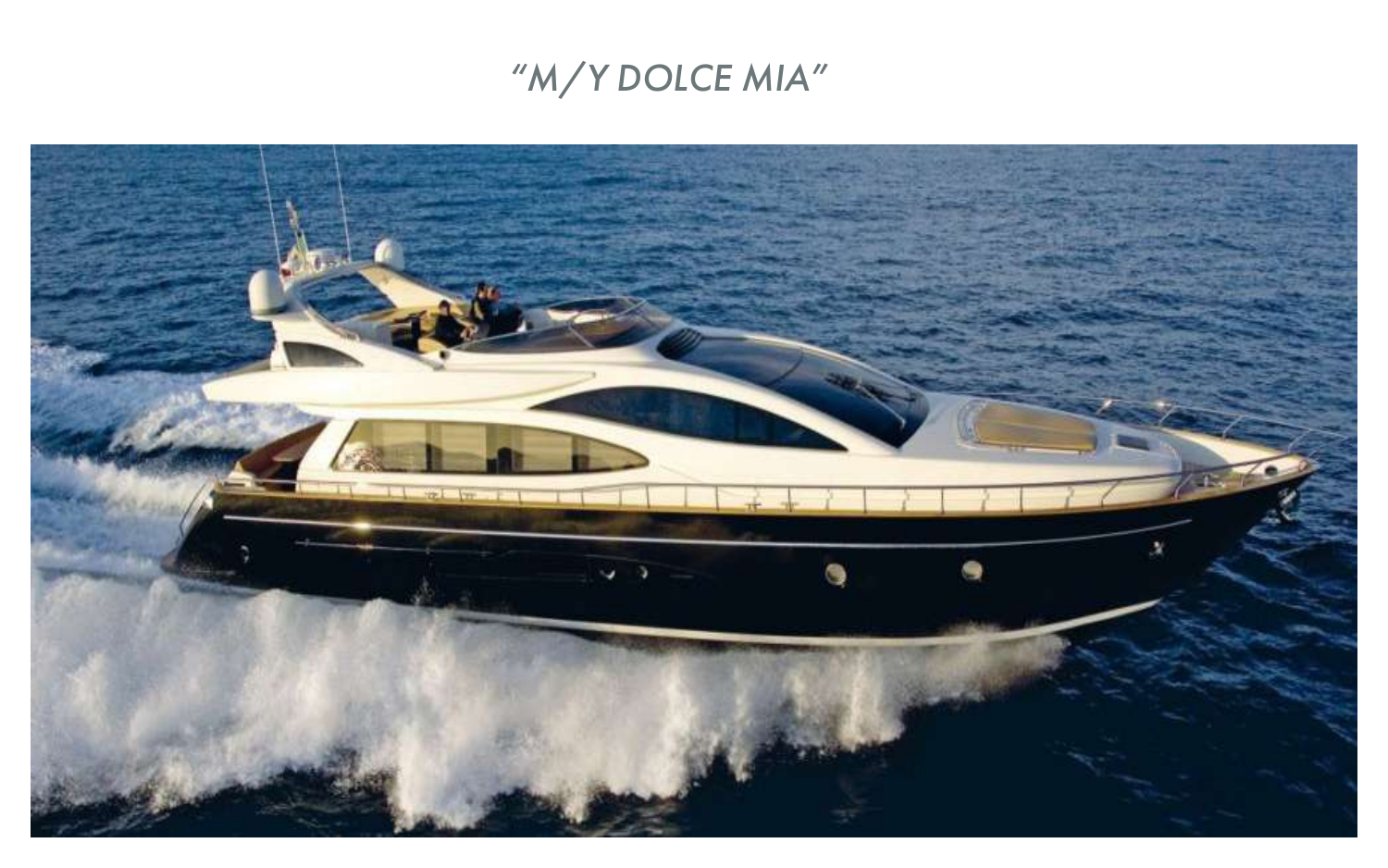Elegant and stylish, the RIVA 75 Venere has all features usually reserved to boats of larger dime nsions.

S he has tw o dedicated sunbathing areas, one at the bow wi th a large folding s unpad, and another one on the fly. She offers exceptional space for those who enjoy being in the sun.

Amenities: Sea bob · 1 paddle · · snorkeling equipment The ya c ht ch arter includes: C rew ( c aptain , a n d first mat e

The spacious salon with comfortable sofas and large screen television creates a perfect area to relax.

The yacht sleeps up to eight guests in four modern design staterooms.

All cabins are equiped with flat TV & DVD.

• The yacht charter does not include: diesel, harbor fees outside of base harbor, food and drinks.









## "M/Y DOLCE MIA"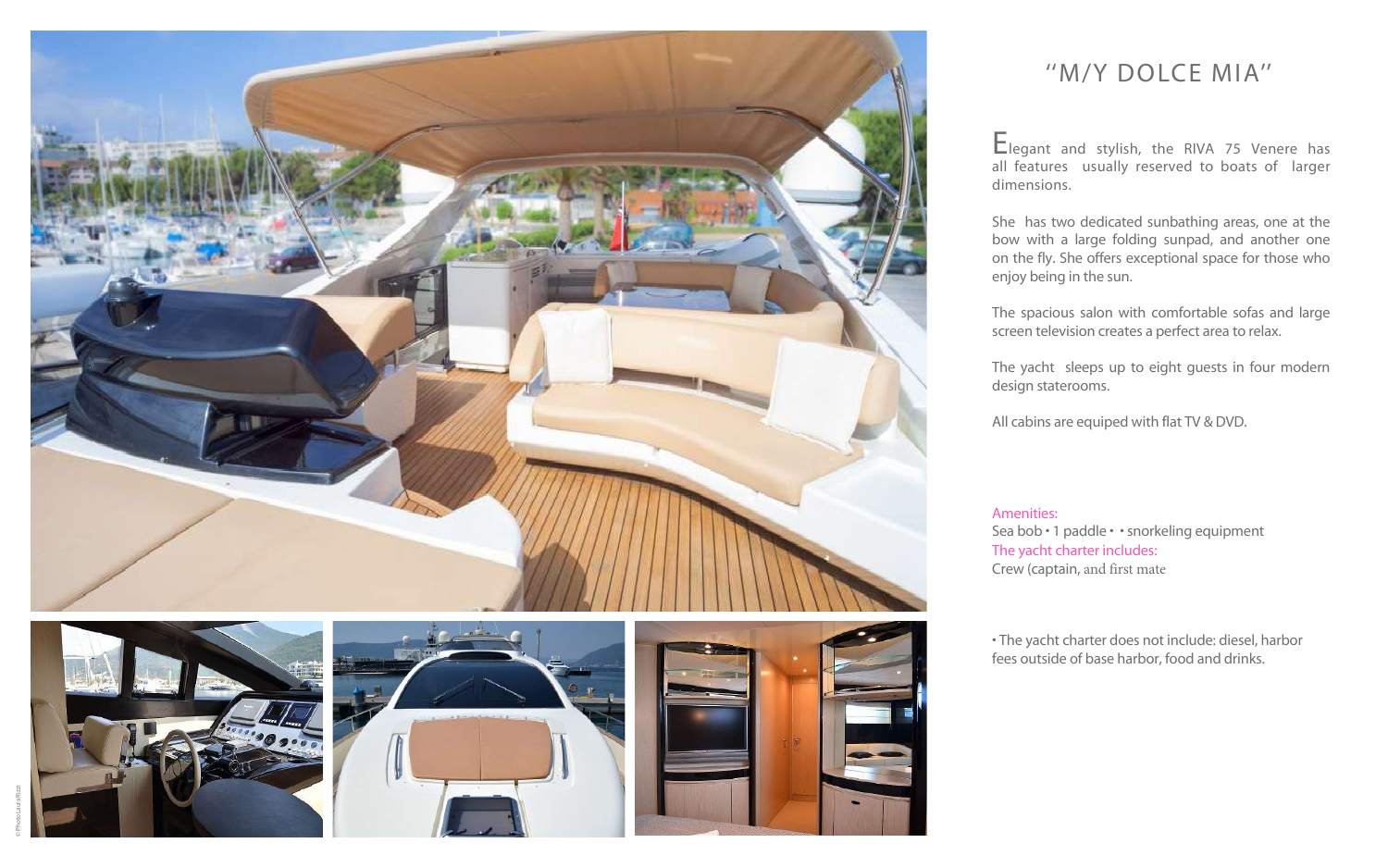